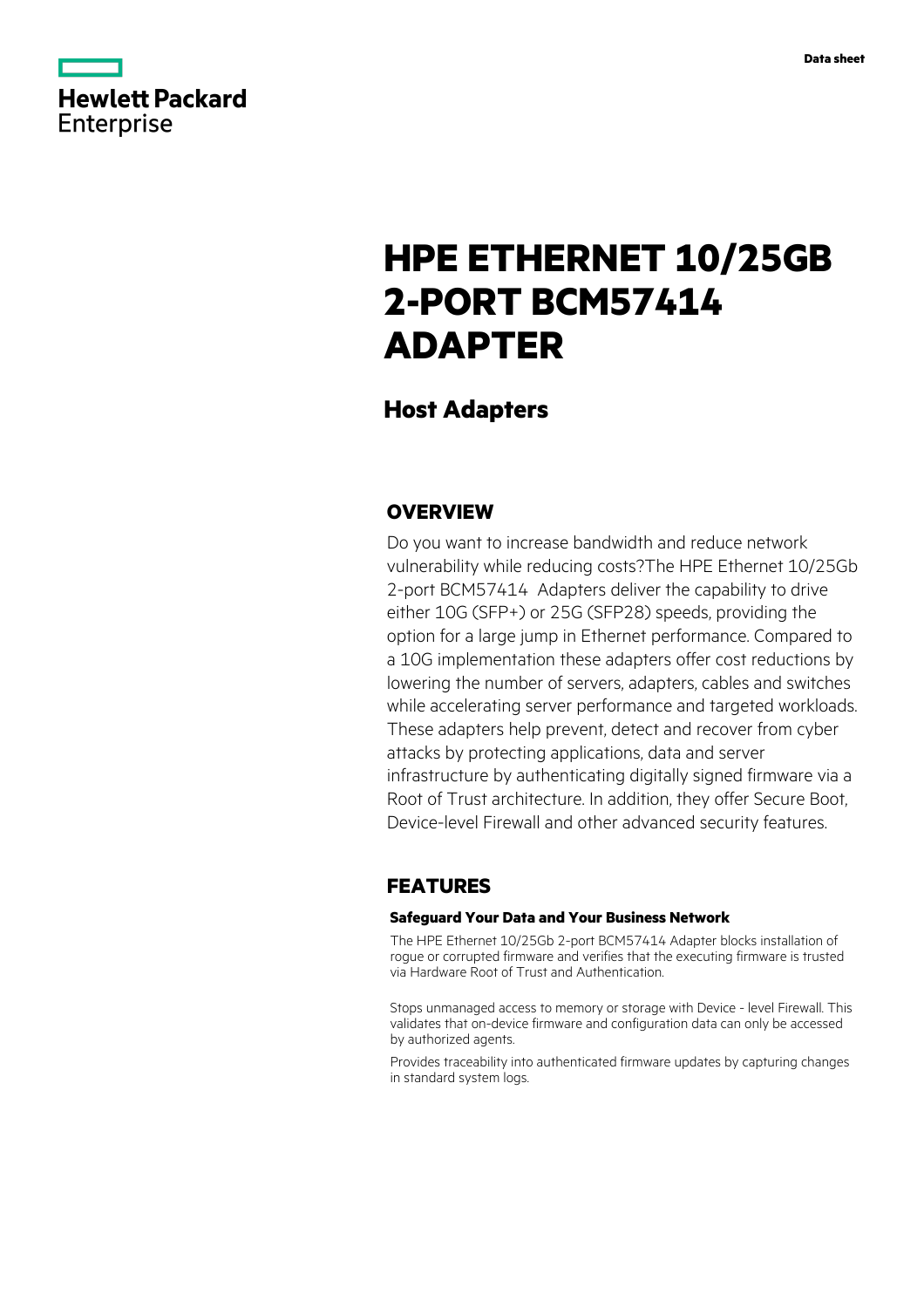### **Boosting I/O Bandwidth with Lower Latency**

The HPE Ethernet 10/25Gb 2-port BCM57414 Adapter delivers single root I/O virtualization (SR-IOV) with the ability to run a large number of virtual machines (VMs) per server, which reduces the need for hardware and the resultant costs of space and power required by hardware devices.

Reduces CPU Utilization and helps improve host VM density and server efficiency using remote direct memory access (RDMA) over Converged Ethernet (RoCE v2) for Live Migration, Microsoft SMB Direct environments.

### **Realize Breakthrough Economics**

The HPE Ethernet 10/25Gb 2-port BCM57414 Adapter offloads packet processing to reduce CPU utilization and lower power with Tunnel Offloads (VXLAN and NVGRE).

Speeds packet processing to service more I/O requests utilizing data plane development packet (DPDK).

## **Technical specifications HPE Ethernet 10/25Gb 2-port BCM57414 Adapter**

| Data rate          | 10/25Gb      |
|--------------------|--------------|
| <b>Bus type</b>    | PCIe Gen3 x8 |
| <b>Form factor</b> | Standup&ALOM |